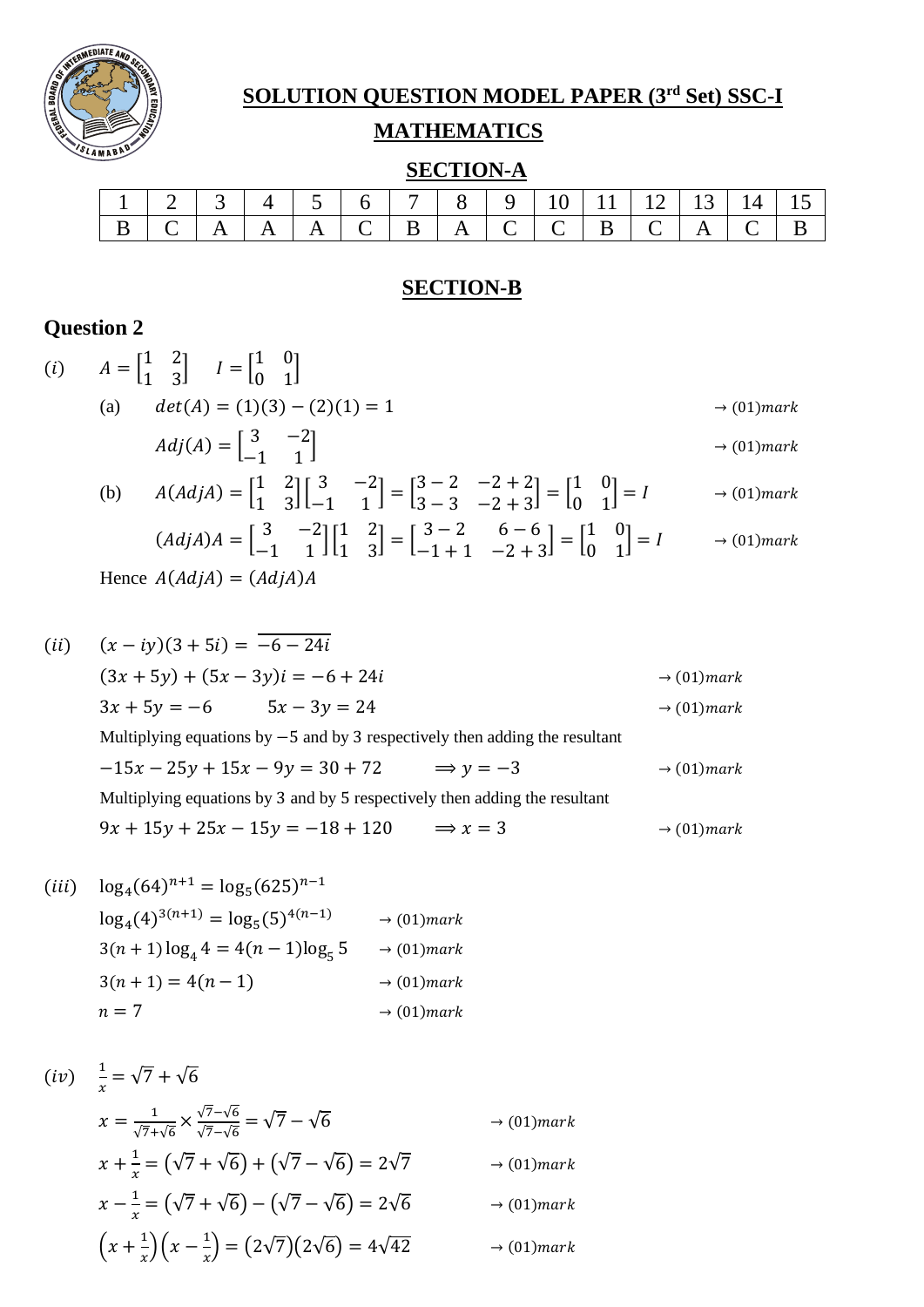$$
(v) \quad P(x) = x^4 - 2x^3 - 11x^2 - 8x - 60
$$
  
\nAt  $x = -3$   
\n
$$
P(-3) = (-3)^4 - 2(-3)^3 - 11(-3)^2 - 8(-3) - 60 = 0
$$
  
\n
$$
P(-3) = (-3)^4 - 2(-3)^3 - 11(-3)^2 - 8(-3) - 60 = 0
$$
  
\n
$$
P(x) = (-3)^4 - 2(-3)^3 - 11(-3)^2 - 8(-3) - 60 = 0
$$
  
\n
$$
P(x) = (-3)^4 - 2(-3)^3 - 11(-3)^2 - 8(-3) - 60 = 0
$$
  
\n
$$
P(x) = -5x^3 - 11x^2 - 8x - 60
$$
  
\nOn dividing  $P(x)$  by  $(x + 3)$   
\n
$$
= 5x^3 + 15x^2
$$
  
\n
$$
P(x) = (x^3 - 5x^2 + 4x - 20)(x + 3)
$$
  
\n
$$
P(x) = (x^3 - 5x^2 + 4x - 20)(x + 3)
$$
  
\n
$$
P(x) = [x^2(x - 5) + 4(x - 5)](x + 3)
$$
  
\n
$$
P(x) = (x - 5)(x^2 + 4)(x + 3)
$$
  
\n
$$
P(x) = (x - 5)(x^2 + 4)(x + 3)
$$
  
\n
$$
P(x) = (x - 5)(x^2 + 4)(x + 3)
$$
  
\n
$$
P(x) = (x - 5)(x^2 + 4)(x + 3)
$$
  
\n
$$
P(x) = (x - 5)(x^2 + 4)(x + 3)
$$
  
\n
$$
P(x) = (x - 5)(x^2 + 4)(x + 3)
$$
  
\n
$$
P(x) = (x - 5)(x^2 + 4)(x + 3)
$$
  
\n
$$
P(x) = (x - 5)(x^2 + 4)(x + 3)
$$
  
\n
$$
P(x) = (x - 5)(x^2 + 4)(x + 3)
$$
  
\n
$$
P(x) = (x - 5)(
$$

(*vi*) Let  $P(x)$  be the required polynomial and  $Q(x) = x^2 - 5x - 14$  the given polynomial with

$$
HCF = x - 7 \text{ and } LCM = x^3 - 10x^2 + 11x + 70
$$
\n
$$
P(x) = \frac{(HCF)(LCM)}{Q(x)}
$$
\n
$$
P(x) = \frac{(x-7)(x^3 - 10x^2 + 11x + 70)}{(x^2 - 5x - 14)}
$$
\n
$$
P(x) = \frac{(x-7)(x^3 - 10x^2 + 11x + 70)}{(x-7)(x+2)}
$$
\n
$$
P(x) = \frac{(x^3 - 10x^2 + 11x + 70)}{(x+2)}
$$
\n
$$
P(x) = \frac{(x^3 - 10x^2 + 11x + 70)}{(x+2)}
$$
\n
$$
P(x) = x^2 - 3x - 10
$$
\n
$$
P(x) = x^2 - 3x - 10
$$
\n
$$
P(x) = x^2 - 3x - 10
$$
\n
$$
P(x) = x^2 - 3x - 10
$$
\n
$$
P(x) = x^2 - 3x - 10
$$
\n
$$
P(x) = x^2 - 3x - 10
$$
\n
$$
P(x) = x^2 - 3x - 10
$$
\n
$$
P(x) = x^2 - 3x - 10
$$
\n
$$
P(x) = x^2 - 3x - 10
$$
\n
$$
P(x) = x^2 - 3x - 10
$$
\n
$$
P(x) = x^2 - 3x - 10
$$
\n
$$
P(x) = x^2 - 3x - 10
$$
\n
$$
P(x) = x^2 - 3x - 10
$$
\n
$$
P(x) = x^2 - 3x - 10
$$
\n
$$
P(x) = x^2 - 3x - 10
$$
\n
$$
P(x) = x^2 - 3x - 10
$$
\n
$$
P(x) = x^2 - 3x - 10
$$
\n
$$
P(x) = x^2 - 3x - 10
$$
\n
$$
P(x) = x^2 - 3x - 10
$$
\n
$$
P(x) = x^2 - 3x - 10
$$
\n
$$
P(x) =
$$

0

$$
(vii) \quad \left| \frac{3x+9}{2x+1} \right| - 9 = 5
$$
\n
$$
\left| \frac{3x+9}{2x+1} \right| = 14
$$
\n
$$
\frac{3x+9}{2x+1} = 14 \qquad \to (01) mark
$$
\n
$$
3x+9 = 14 (2x + 1)
$$
\n
$$
3x+9 = 28x + 14
$$
\n
$$
25x = -5
$$
\n
$$
x = -\frac{1}{5}
$$
\n
$$
3x+9 = -28x - 14
$$
\n
$$
31x = -23
$$
\n
$$
x = -\frac{23}{31}
$$
\n
$$
32x+9 = -28x - 14
$$
\n
$$
x = -\frac{23}{31}
$$
\n
$$
31x = -23
$$
\n
$$
x = -\frac{23}{31}
$$
\n
$$
401) mark
$$
\n
$$
x = -\frac{23}{31}
$$
\n
$$
401) mark
$$
\n
$$
x = -\frac{23}{31}
$$
\n
$$
401) mark
$$
\n
$$
x = -\frac{23}{31}
$$
\n
$$
401) mark
$$

$$
(viii) \frac{2}{3} \le \frac{1+x}{6} \le \frac{3}{4}
$$
  

$$
\frac{2}{3} \le \frac{1+x}{6} \qquad ; \qquad \frac{1+x}{6} \le \frac{3}{4} \qquad \to (01) mark
$$
  

$$
\frac{12}{3} \le 1+x \qquad ; \qquad 1+x \le \frac{18}{4} \qquad \to (01) mark
$$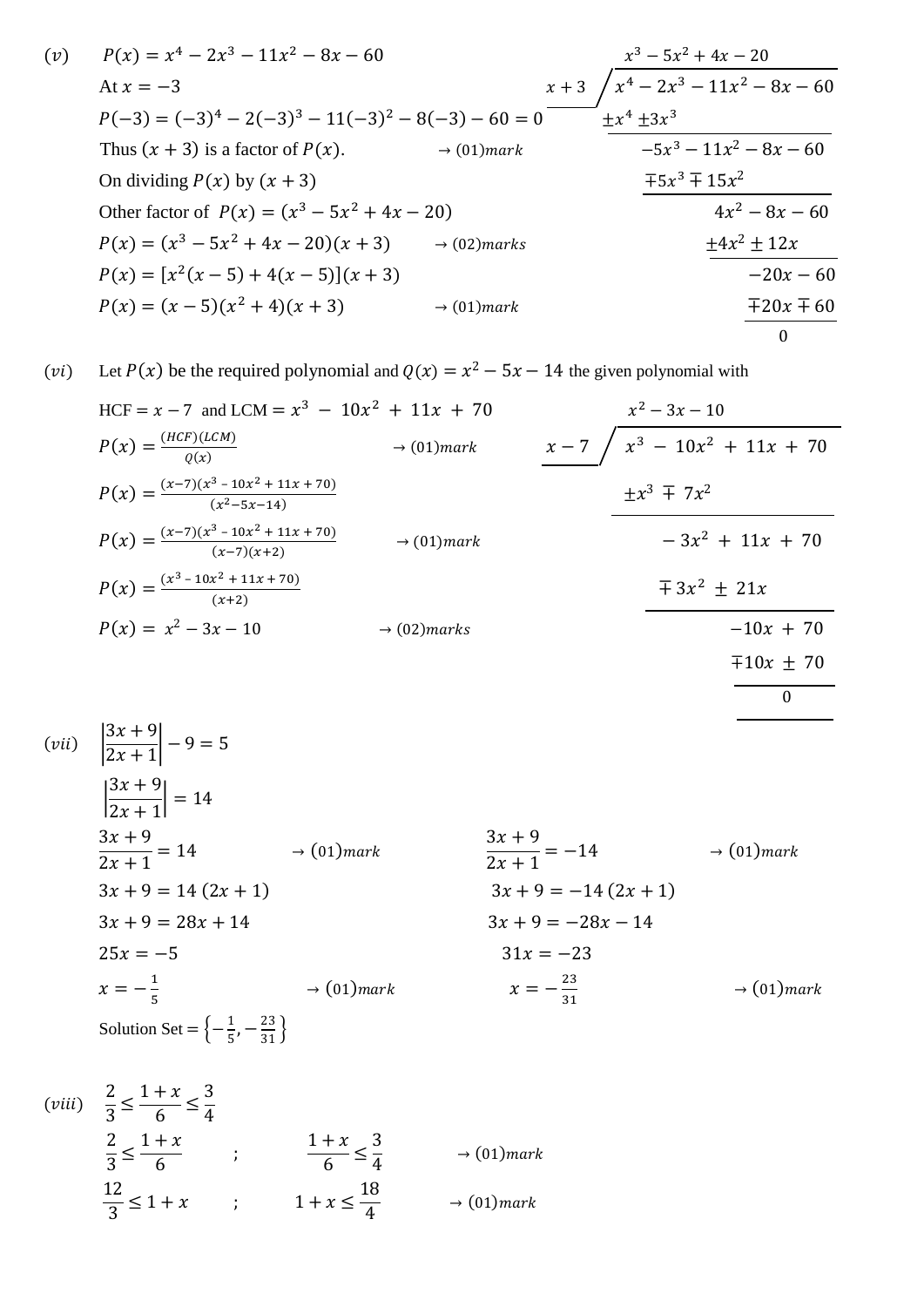$4-1 \leq x$  ;  $x \leq$ 9 2  $-1 \rightarrow (01)$ mark  $3 \leq x$  ;  $x \leq$ 7 2  $\rightarrow$  (01) mark Solution Set =  $\{x | x \in R \land 3 \le x \le \frac{7}{2}\}$  $\frac{7}{2}$ }



The given system of linear equations represents a pair of parallel straight lines on the graph. Therefore Solution Set =  $\{ \}$ 

 $(x)$   $P(3, 3), Q(8, 3), R(3, 12)$ 

$$
|\overline{PQ}| = \sqrt{(8-3)^2 + (3-3)^2} = 5 \qquad \to (01) mark
$$
  

$$
|\overline{QR}| = \sqrt{(3-8)^2 + (12-3)^2} = \sqrt{106} = 10.3 \qquad \to (01) mark
$$
  

$$
|\overline{PR}| = \sqrt{(3-3)^2 + (12-3)^2} = 9 \qquad \to (01) mark
$$
  

$$
|\overline{PQ}| + |\overline{QR}| = 5 + 10.3 = 15.3 \neq |\overline{PR}| \qquad \to (01) mark
$$

Therefore given points are not collinear.

 $(xi)$  Let ABCD represents a rectangular doorway By Pythagoras Theorem

$$
m|\overline{AC}|^2 = m|\overline{AB}|^2 + m|\overline{BC}|^2 \longrightarrow (01)mark
$$
  
\n
$$
m|\overline{AC}|^2 = 4^2 + 8^2 \longrightarrow (01)mark
$$
  
\n
$$
m|\overline{AC}|^2 = 80
$$
  
\n
$$
m\overline{AC} = \sqrt{80} = 8.94 \text{ feet} \longrightarrow (01)mark
$$

Since 8.94 $ft < 9ft$ , so 9 feet wide table can pass through the rectangular doorway.  $\rightarrow (01)$  mark

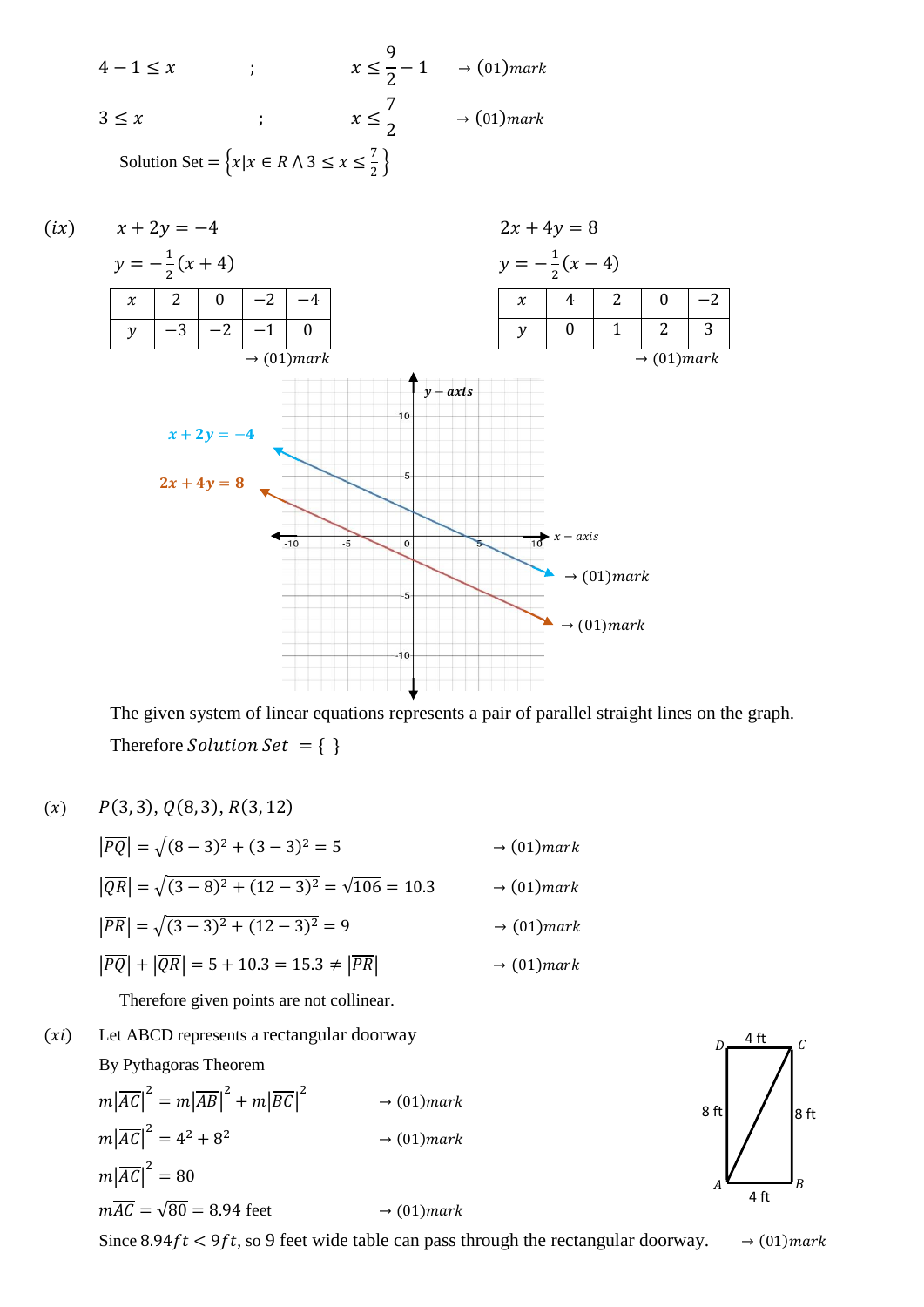









 $(xiv)$  **Figure**:  $\rightarrow$  (0.5) mark

| <b>Given:</b> Any point P lies inside $\angle AOB$ such that $PQ = PR$ ,                        |                          |  |  |  |
|-------------------------------------------------------------------------------------------------|--------------------------|--|--|--|
| where $\overline{PQ} \perp \overrightarrow{OB}$ and $\overline{PR} \perp \overrightarrow{OA}$ . | $\rightarrow$ (0.5) mark |  |  |  |
| <b>To Prove:</b> Point P is on the bisector of $\angle AOB$ .                                   | $\rightarrow$ (0.5) mark |  |  |  |
| <b>Construction:</b> Join P to $0$ .<br>$\rightarrow$ (0.5) mark<br><b>Proof:</b>               |                          |  |  |  |



| <b>Statements</b>                              | <b>Reasons</b>                                 |                          |
|------------------------------------------------|------------------------------------------------|--------------------------|
| In $\Delta POQ \leftrightarrow \Delta POR$     |                                                |                          |
| $\angle POQ \cong \angle PRO$                  | Given                                          | $\rightarrow$ (0.5) mark |
| $\overline{PO} \cong \overline{PO}$            | Common                                         | $\rightarrow$ (0.5) mark |
| $\overline{PQ} \cong \overline{PR}$            | Given                                          | $\rightarrow$ (0.5) mark |
| $\therefore \triangle POQ \cong \triangle POR$ | H.S. Postulate                                 | $\rightarrow$ (0.5) mark |
| Hence $\angle POQ \cong \angle POR$            | Corresponding angles of congruent<br>triangles |                          |
| i.e. P is on the bisector of $\angle AOB$      |                                                |                          |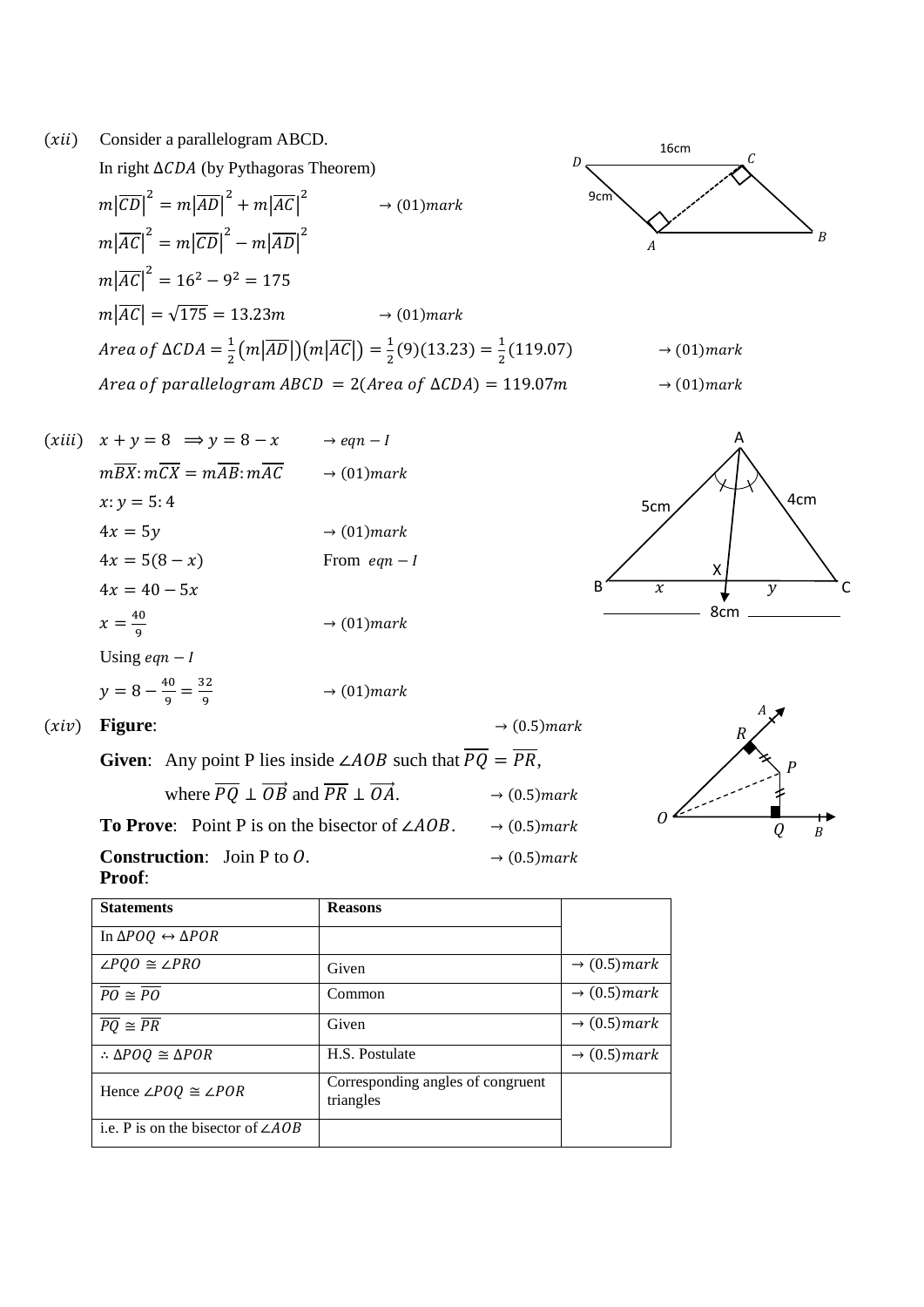## **SECTION-C**

Q3. 
$$
AB = \begin{bmatrix} 3 & 4 \\ 2 & 3 \end{bmatrix} \begin{bmatrix} 3 & 7 \\ 2 & 5 \end{bmatrix} = \begin{bmatrix} 9+8 & 21+20 \\ 6+6 & 14+15 \end{bmatrix} = \begin{bmatrix} 17 & 41 \\ 12 & 29 \end{bmatrix}
$$
 → (01) mark  
\n
$$
|AB| = (17)(29) - (41)(12) = 1
$$
\n
$$
Adj(AB) = \begin{bmatrix} 29 & -41 \\ -12 & 17 \end{bmatrix}
$$
\n
$$
|B| = (3)(5) - (7)(2) = 1
$$
\n
$$
B^{-1} = \frac{1}{|B|}.Adj(B) = \begin{bmatrix} 5 & -7 \\ -2 & 3 \end{bmatrix}
$$
\n
$$
|A| = (3)(3) - (4)(2) = 1
$$
\n
$$
A^{-1} = \frac{1}{|A|}.Adj(A) = \begin{bmatrix} 3 & -4 \\ -2 & 3 \end{bmatrix}
$$
\n
$$
A^{-1} = \begin{bmatrix} 5 & -7 \\ -2 & 3 \end{bmatrix}
$$
\n
$$
A^{-1} = \begin{bmatrix} 5 & -7 \\ -2 & 3 \end{bmatrix}
$$
\n
$$
A^{-1} = \begin{bmatrix} 5 & -7 \\ -2 & 3 \end{bmatrix} \begin{bmatrix} 3 & -4 \\ -6 & 6 \end{bmatrix}
$$
\n
$$
A^{-1} = \begin{bmatrix} 5 & -7 \\ -2 & 3 \end{bmatrix} \begin{bmatrix} 3 & -4 \\ -6 & 6 \end{bmatrix} = \begin{bmatrix} 15+14 & -20-21 \\ -6-6 & 8+9 \end{bmatrix} = \begin{bmatrix} 29 & -41 \\ -12 & 17 \end{bmatrix}
$$
\n
$$
A(11) = (3)(3) - (4)(2) = 1
$$
\n
$$
A^{-1} = \begin{bmatrix} 5 & -7 \\ -2 & 3 \end{bmatrix} \begin{bmatrix} 3 & -4 \\ -2 & 3 \end{bmatrix}
$$
\n
$$
A^{-1} = \begin{bmatrix} 5 & -7 \\ -2 & 3 \end{bmatrix} \begin{bmatrix} 3 & -4 \\ -6 & 6 \end{bmatrix} =
$$

Q4. 
$$
\frac{x}{x^2 - x - 2} - \frac{1}{x^2 + 5x - 14} - \frac{2}{x^2 + 8x + 7} = \frac{x + 3}{x^2 + 5x - 14}
$$
  
\n
$$
x^2 - x - 2 = x^2 - 2x + x - 2 = x(x - 2) + 1(x - 2) = (x - 2)(x + 1) \rightarrow (01) mark
$$
  
\n
$$
x^2 + 5x - 14 = x^2 - 2x + 7x - 14 = x(x - 2) + 7(x - 2) = (x - 2)(x + 7) \rightarrow (01) mark
$$
  
\n
$$
x^2 + 8x + 7 = x^2 + x + 7x + 7 = x(x + 1) + 7(x + 1) = (x + 1)(x + 7) \rightarrow (01) mark
$$
  
\n
$$
x^2 + 5x - 14 = x^2 - 2x + 7x - 14 = x(x - 2) + 7(x - 2) = (x - 2)(x + 7) \rightarrow (01) mark
$$
  
\n
$$
\frac{x}{(x - 2)(x + 1)} - \frac{1}{(x - 2)(x + 7)} - \frac{2}{(x + 1)(x + 7)} = \frac{x + 3}{(x - 2)(x + 7)}
$$
  
\n
$$
\frac{x(x+7) - (x+1) - 2(x-2)}{(x-2)(x+1)(x+7)} = \frac{x+3}{(x-2)(x+7)} \rightarrow (01) mark
$$
  
\n
$$
\frac{x^2 + 7x - x - 1 - 2x + 4}{(x-2)(x+1)(x+7)} = \frac{x+3}{(x-2)(x+7)} \rightarrow (0.5) mark
$$
  
\n
$$
\frac{x^2 + 4x + 3}{(x-2)(x+1)(x+7)} = \frac{x+3}{(x-2)(x+7)} \rightarrow (01) mark
$$
  
\nQ5. Figure: → (01) mark  
\nQ6.

**Given:** A point C not lying on  $\overleftrightarrow{AB}$ . A point D lying on  $\overleftrightarrow{AB}$  such that  $\overrightarrow{CD} \perp \overleftrightarrow{AB}$ .  $\rightarrow (01)$  mark **To Prove:**  $\overline{CD}$  is the shortest distance from C to  $\overrightarrow{AB}$ .  $\rightarrow$  (01) mark

A E D B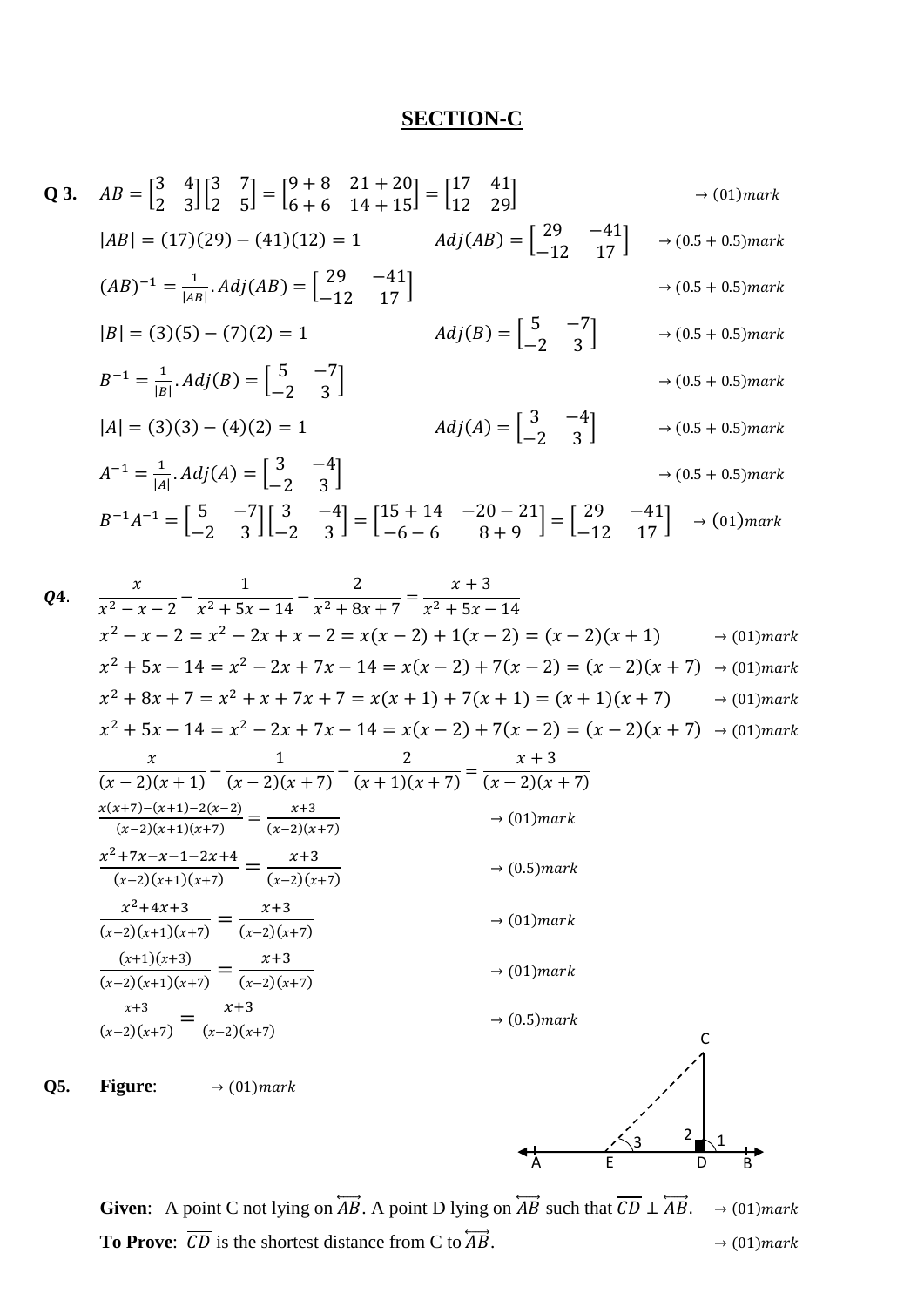| т |  |
|---|--|
|   |  |

| <b>Statements</b>                                                      | <b>Reasons</b>                                                                 |                                 |
|------------------------------------------------------------------------|--------------------------------------------------------------------------------|---------------------------------|
| In $\triangle CDE$<br>$m\angle 1 > m\angle 3$<br>$\rightarrow (i)$     | An exterior angle of a triangle is greater than<br>non-adjacent interior angle | $\rightarrow$ (01) mark         |
| $m\angle 1 = m\angle 2$<br>$\rightarrow (ii)$                          | Supplement of right angle                                                      | $\rightarrow$ (01) mark         |
| $m\angle 2 > m\angle 3$                                                | from $(i)$ & $(ii)$                                                            | $\rightarrow$ (0.5) mark        |
| $m\angle 3 < m\angle 2$                                                | If $a > b$ then $b < a$                                                        |                                 |
| $m\overline{CD} < m\overline{CE}$                                      | Opposite side of smaller angle                                                 | $\rightarrow$ (01) <i>mark</i>  |
| But E is any point on AB                                               |                                                                                |                                 |
| Hence $CD$ is the shortest distance<br>from C to $\overrightarrow{AB}$ |                                                                                | $\rightarrow$ (0.5) <i>mark</i> |

**Given:** In  $\triangle ABC$ , line l is intersecting sides  $\overline{AC}$  and  $\overline{AB}$  at points E and D respectively

| such that $ED \parallel CB$ .                     | $\rightarrow$ (01) mark |
|---------------------------------------------------|-------------------------|
| <b>To Prove:</b> $mAD : mDB = mAE : mEC$          | $\rightarrow$ (01)mark  |
| $\mathbf{r}$<br>1.77.17<br>. <i>. .</i><br>$\sim$ | .                       |

**Construction**: Join B to E; C to D. Draw  $DM \perp AC$  and  $EL \perp AB$ .  $\rightarrow (01)$  mark

**Proof**:

| <b>Statements</b>                                                                                                                  | <b>Reasons</b>                                                                                                                   |                          |
|------------------------------------------------------------------------------------------------------------------------------------|----------------------------------------------------------------------------------------------------------------------------------|--------------------------|
| In triangles BED and AED, EL is the<br>common perpendicular.                                                                       |                                                                                                                                  |                          |
| : Area of $\triangle BED = \frac{1}{2}(m\overline{BD})(m\overline{EL}) \rightarrow (i)$                                            | Area of a $\Delta = \frac{1}{2}$ (base) (height)                                                                                 | $\rightarrow$ (0.5) mark |
| : Area of $\triangle AED = \frac{1}{2}(m\overline{AD})(m\overline{EL}) \rightarrow (ii)$                                           | Area of a $\Delta = \frac{1}{2}$ (base) (height)                                                                                 | $\rightarrow$ (0.5) mark |
| $\Rightarrow \frac{Area\ of\ \Delta BED}{Area\ of\ \Delta AED} = \frac{m\overline{DB}}{m\overline{AD}}$<br>$\rightarrow$ (iii)     | Dividing $(i)$ by $(ii)$                                                                                                         | $\rightarrow$ (0.5) mark |
| $\Rightarrow \frac{Area\ of\ \Delta CDE}{Area\ of\ \Delta ADE} = \frac{m\overline{EC}}{m\overline{AE}}$<br>$\rightarrow (iv)$      | similarly                                                                                                                        | $\rightarrow$ (0.5) mark |
| But Area of $\triangle BED \cong Area of \triangle CDE$                                                                            | Areas of triangle with common base and<br>same altitudes are equal.<br>Given that $ED \parallel CB$ . So altitudes are<br>equal. | $\rightarrow$ (01) mark  |
| $m\overline{EC}$<br>$\frac{\overline{\text{m}}\overline{\text{DB}}}{\overline{\text{m}}\overline{\text{AD}}} =$<br>$\frac{1}{mAE}$ | From $(iii)$ and $(iv)$                                                                                                          | $\rightarrow$ (0.5) mark |
| mAD<br>$m\overline{AE}$<br>$\frac{\text{m}}{\text{m} \overline{\text{D}} \overline{\text{B}}}$<br>$m\overline{EC}$                 | On taking reciprocals                                                                                                            | $\rightarrow$ (0.5) mark |
| $m\overline{AD}:m\overline{DB}=m\overline{AE}:m\overline{EC}$                                                                      |                                                                                                                                  |                          |